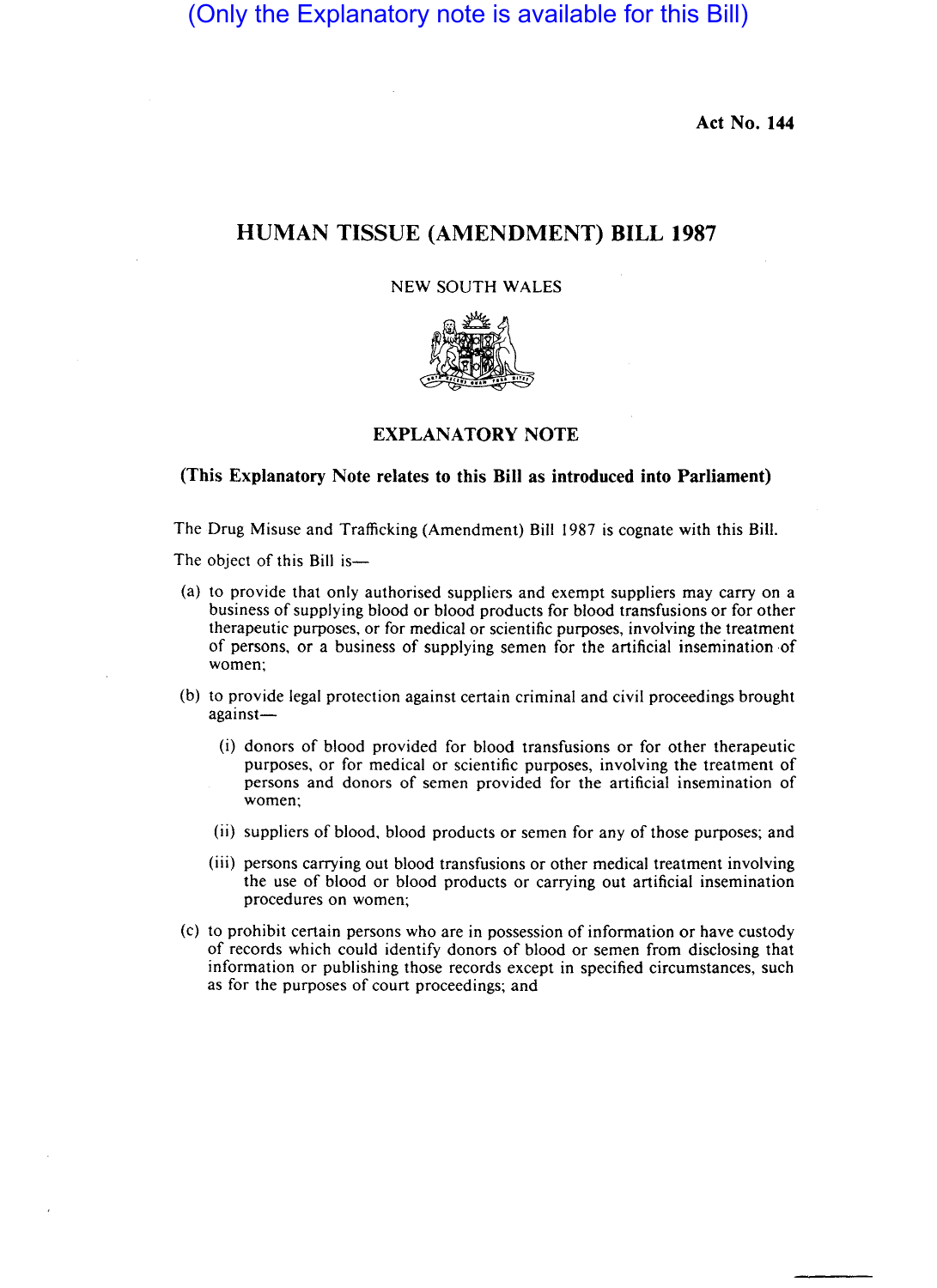(d) to provide for other matters of a consequential or ancillary nature.

Clause I specifies the short title of the proposed Act.

Clause 2 provides that the proposed Act will, with minor exceptions, commence on a day to be appointed by the Governor-in-Council.

Clause 3 is a formal provision that gives effect to the Schedule of amendments to the Human Tissue Act 1983 ("the Principal Act").

Schedule I (I) amends section 4 of the Principal Act, which defines certain expressions for the purposes of that Act. by inserting into subsection (I) of that section definitions of "artificial insemination", "authorised supplier", "blood product", "donor", "exempt supplier", "premises", "record" and "supply". Schedule I (I) also amends that section so as to make it clear that the expression "tissue" includes blood and that the expression "transplantation" includes a transfusion of blood and an artificial insemination of semen. A definition of "prescribed contaminant" is also being inserted into the section and the Governor-in-Council will be empowered to make a regulation declaring an organism or substance to be a prescribed contaminant for the purposes of the Principal Act. The definition of "artificial insemination" and "donor" contained in the existing section 21 A are being transferred to the section from section 21 A of the Principal Act. Section 21 A is to be repealed. (See Schedule I (4).)

Schedule I (2) amends section 21 of that Act, which prescribes the effect of a consent given under section 19 or 20 of that Act. The amendment is consequential on the insertion in section 4 of the Principal Act of the definition of "premises". (See Schedule  $1(1).$ 

Schedule I (3) changes the heading to Part IIIA of the Principal Act so as to reflect the contents of that Part as proposed to be amended. .

Schedule  $1$  (4) repeals section 21 $\alpha$  of the Principal Act, which defines certain expressions for the purposes of Part IlIA of that Act. The definitions of those expressions are being transferred to section 4 of the Principal Act. (See Schedule 1 (1).)

Schedule 1 (5) replaces section 21B of the Principal Act, which specifies the kinds of blood and semen to which Part IIIA of that Act relates. The substituted section 21B will express in a positive form the kinds of blood and semen to which the Part applies as opposed to the negative form in which the present section 21B is expressed.

Schedule 1 (6) amends section  $21c$  of the Principal Act which requires donors of blood or semen to give certificates as to their medical suitability for giving their blood or semen. The amendments are consequential on the replacement of section 21B of the Principal Act. (See Schedule I (5).)

Schedule 1 (7) amends section 21D of the Principal Act, which makes it an offence for a person knowingly to sign for the purposes of Part IlIA of the Principal Act a certificate containing a false or misleading statement. The amendment makes it clear that for the offence to be committed the person concerned must have knowledge of the falsity or misleading nature of the statement.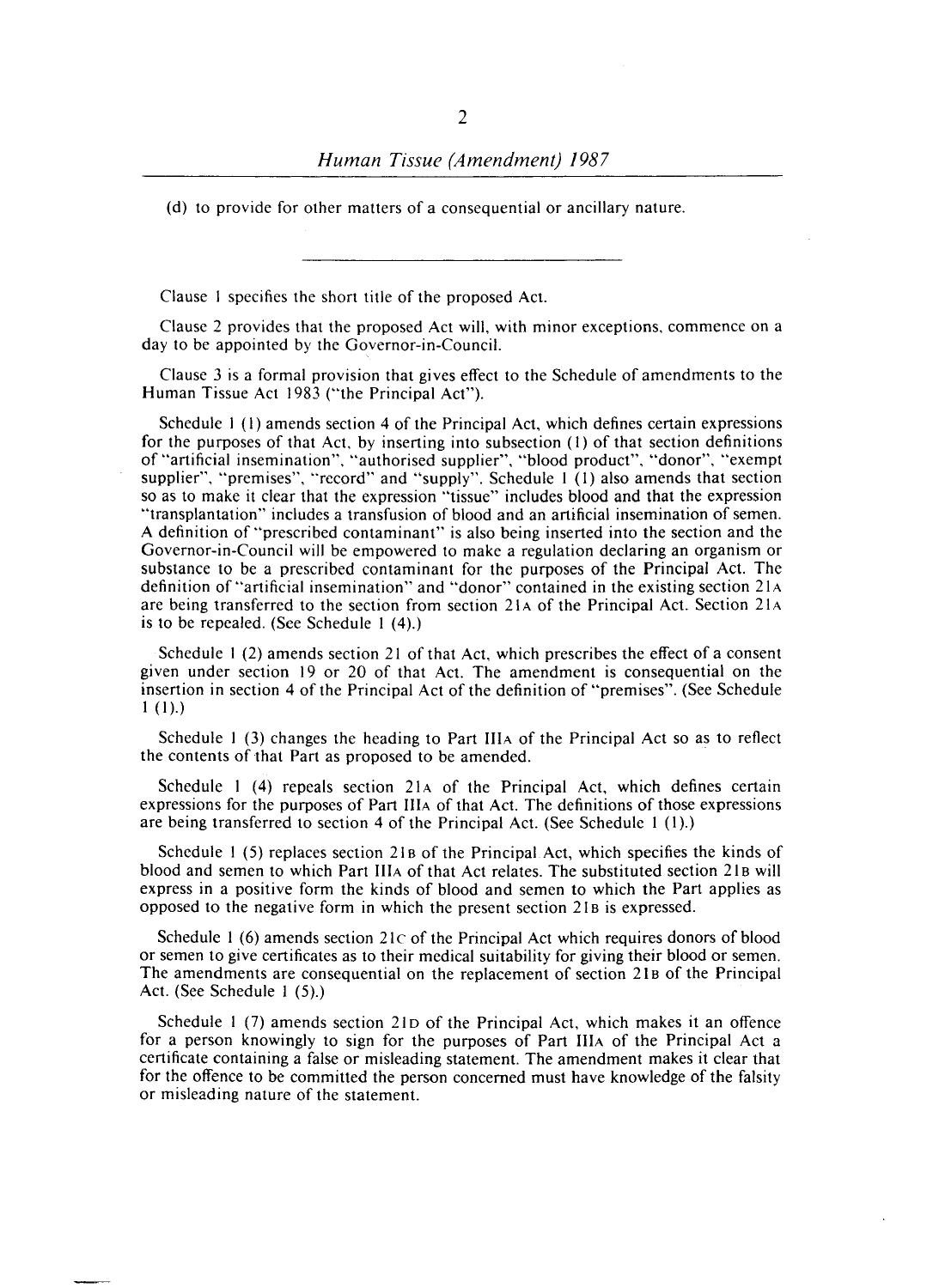Schedule I (8) inserts proposed section 21 DA into the Principal Act. The section will provide that, if a person who has become infected with a prescribed contaminant (such as the human immuno-deficiency virus (HIV)), or a disease attributable to such a contaminant, as a result of a transfusion of, treatment involving the use of, blood or a blood product, or, in the case of a woman, as a result of artificial insemination, no criminal proceedings or proceedings in tort or for a breach of contract may be brought against the donor of the blood or semen, unless it is proved that, when the blood was removed or the semen was obtained from the donor, the donor signed a certificate of a kind referred to in section 21c of the Principal Act knowing that the contents of the certificate were false or misleading. If criminal proceedings or civil proceedings in tort or for a breach of contract are brought against the supplier of the blood, blood product or semen, that supplier will have a good defence to those proceedings if it is proved that the provisions of the proposed subsection (3) were complied with. Proposed subsection (4) provides a similar defence in a case where such proceedings are brought against a person who was responsible for or carried out the transfusion, treatment or insemination that caused the infection or against the employer or a supervisor of that person. For example, a medical practitioner or nurse who transfuses contaminated blood to a patient would have a good defence in proceedings in tort for negligence arising out of the infection of the patient if, in those proceedings, the practitioner or nurse proved that the contaminated blood was received from an authorised or exempt supplier and the practitioner or nurse was not aware that the blood was contaminated or was likely to have been contaminated when the transfusion was carried out.

Schedule I (9) inserts in the Principal Act a Part IIlB which will provide for the regulation of persons who carry on businesses of supplying blood or blood products for blood transfusions or other therapeutic purposes, or for medical or scientific purposes, involving the treatment of persons or of supplying semen for the artificial insemination of women. Proposed Part IIIB contains the following provisions:

Proposed section 21F defines certain expressions for the purposes of the Part.

- Proposed section 21G prohibits a person from carrying on a business of supplying blood or semen unless an authorisation is in force in respect of the business. The section will not apply to an exempt supplier. (The expression "exempt supplier", in relation to blood or blood products, includes the Australian Red Cross Society and the Commonwealth Serum Laboratories Commission, and in relation to blood, blood products and semen, includes a public or private hospital and an area health service.)
- Proposed section 21H enables persons who wish to carry on a business of supplying blood, blood products or semen to apply to the Secretary of the Department of Health for an authorisation for that purpose.
- Proposed section 211 provides for the issue or refusal of an authorisation and, in particular, specifies the grounds on which an application for an authorisation may be refused. The section also empowers the Secretary to impose conditions or restrictions when issuing an authorisation.
- Proposed section 21 J enables the conditions or restrictions of an authorisation to be varied or revoked.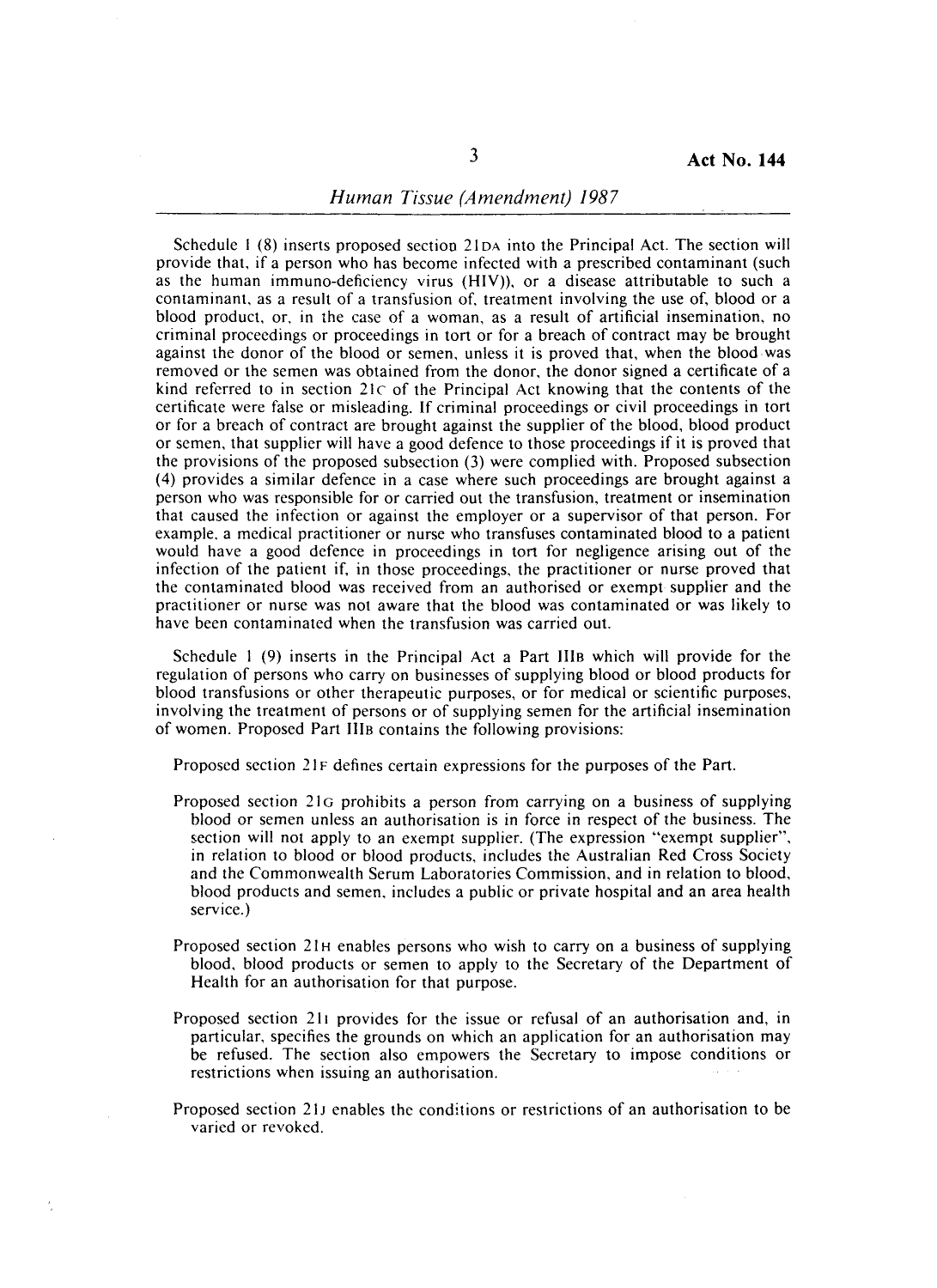- Proposed section 21K provides for the revocation or suspension of an authorisation on the grounds that the holder of the authorisation has failed to comply with or has contravened a condition or restriction of the authorisation.
- Proposed section 21l prescribes certain offences for the purposes of the Part. The maximum penalty for such an offence will be \$10,000.
- Proposed section 21 M prescribes certain presumptions in relation to legal proceedings arising out of an alleged contravention of proposed section 21G.
- Proposed section 21N provides that, if a person who is a director of or concerned in the management of a corporation authorised or permitted a contravention of a provision of the proposed Part Ills or of a regulation made for the purposes of that Part. the person shall be deemed to have contravened the same provision.
- Proposed section 210 provides that a decision of the Secretary relating to an authorisation held by a supplier is to take effect on the day after the date on which it is served on the supplier or on such later date as may be specified in the notice.
- Proposed section 21P provides for the appointment of inspectors for the purposes of the proposed Part IIIs.
- Proposed section 210 prescribes the powers of inspectors under the proposed Part IIIB. Those powers include-
	- (a) a power of entry to premises for the purposes of ascertaining whether or not a provision of that Part or regulations made for the purposes of that Part are being complied with or have been contravened;
	- (b) the power to inspect blood. blood products, semen and certain other items kept on those premises;
	- (c) the power to inspect records;
	- (d) the power to make and take away copies of records;
	- (e) the power to take samples of blood. blood products or semen;
	- $(f)$  the power to seize and detain blood, blood products or semen and certain other items in relation to which an offence may have been committed; and
	- (g) the power to take away records and other documents in certain circumstances.

Proposed section 21R makes it an offence-

- (a) to prevent or attempt to prevent an inspector from gaining entry to premises in the exercise of a power conferred by proposed section  $21Q$ ;
- (b) to obstruct or hinder an inspector in the exercise of a power conferred by that section; or